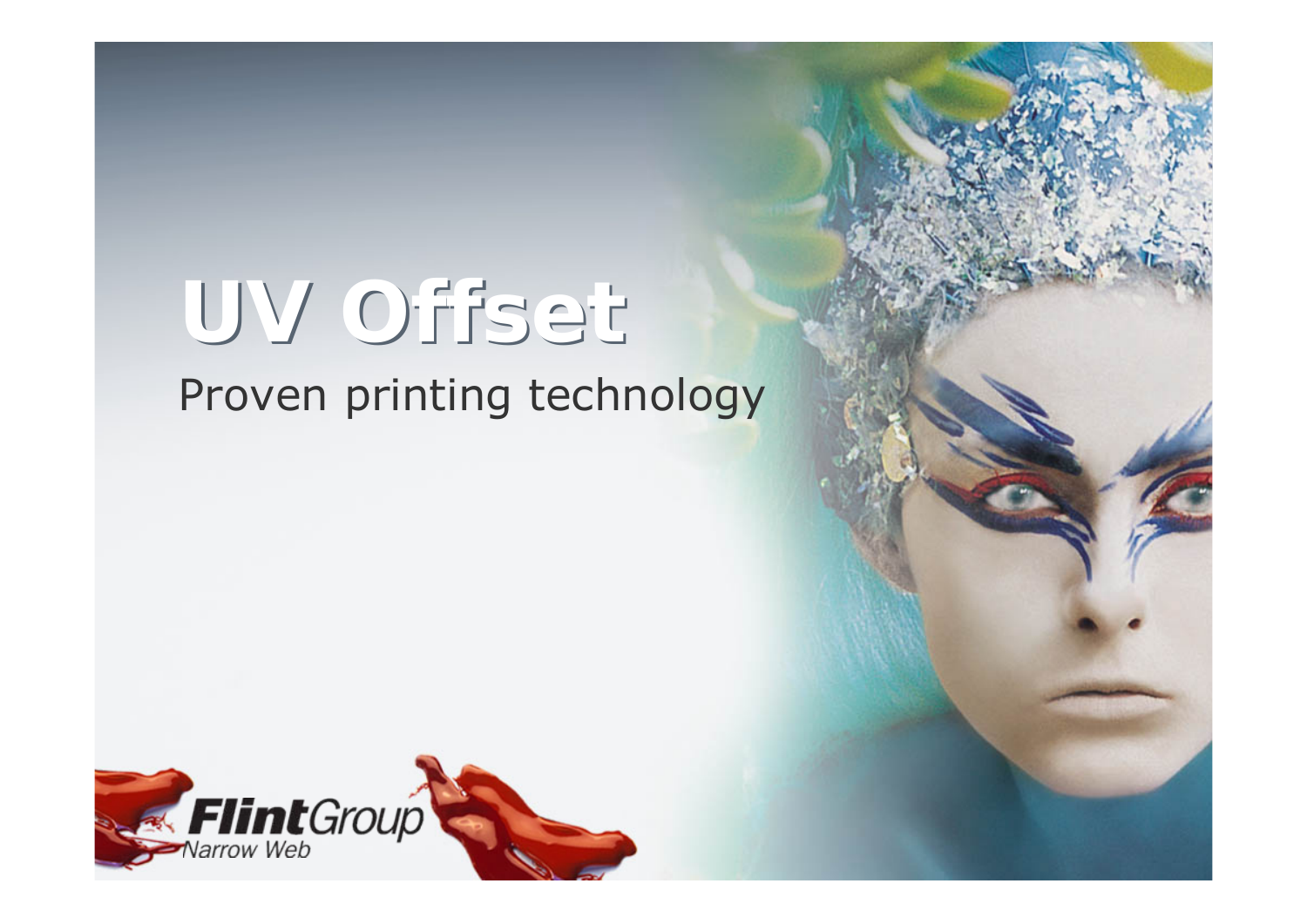# **UV Offset basics – Dampening UV Offset basics – Dampening systems systems**

- **The dampening system keeps the non image area of the** plates coated evenly with water
- When the particles of water and the ink (traditionally oil) hold each other in place, it is called emulsification.
- An ink can however become 'waterlogged' or 'overemulsified' as the amount of water increases.
- **Once over emulsification is reached, there is no way to** recover the ink, other than shutting down the press and fully cleaning the ink system.

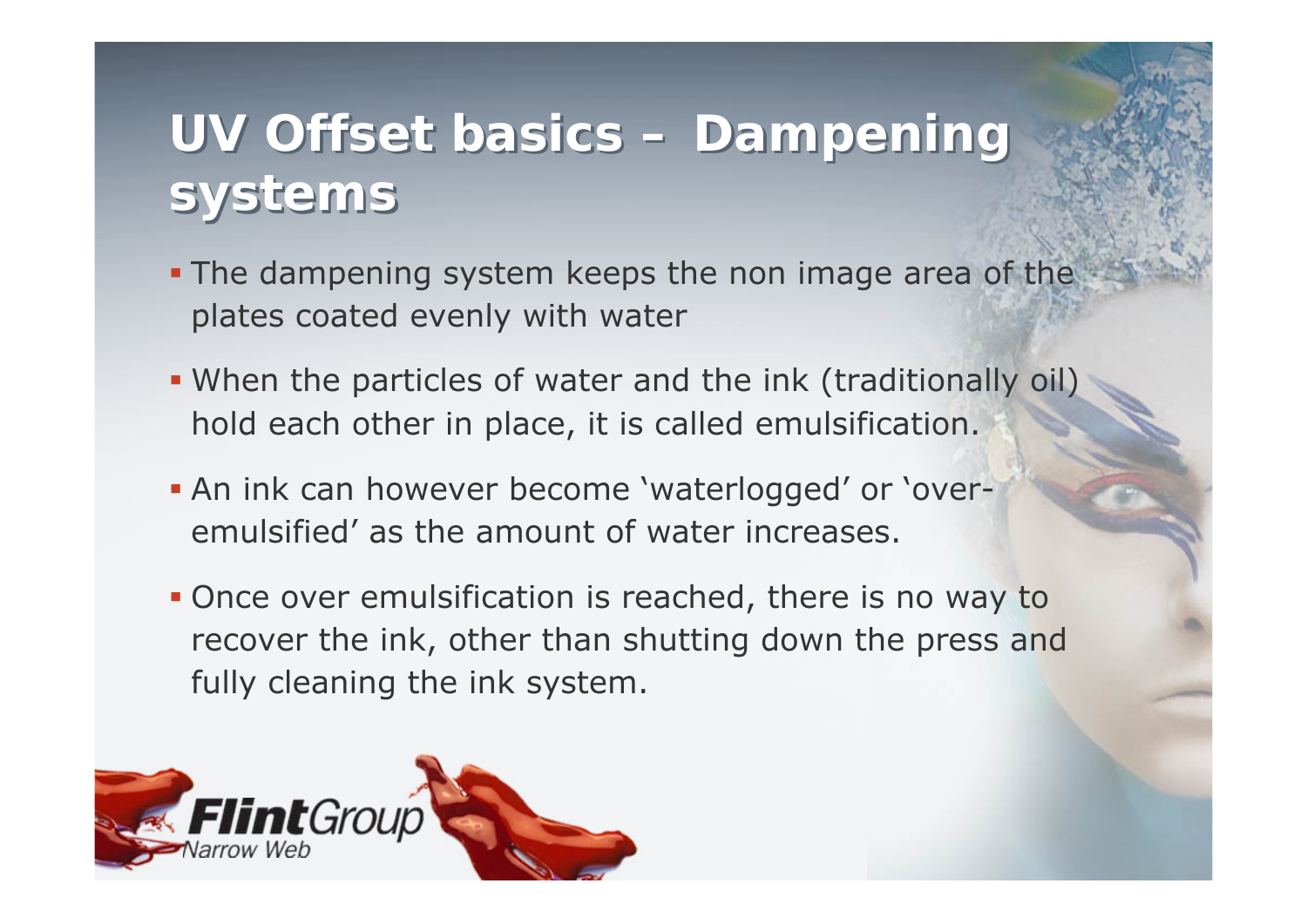# UV Offset basics – Fountain solution

- A plate's water receptivity decreases with time as the plate runs on the press.
- **The fountain solution is a mixture of chemicals that helps maintain a plate's** receptivity to water in the non image area
- **The fount has three tasks** 
	- Lowering surface tension (water γ is 79dynes/cm)
	- Increasing the plate's receptivity to water
	- Maintaining a plate's water receptivity
- **Most Narrow Web fountain solutions are 'neutral'.**
- Reverse osmosis systems are typically used to purify water and remove minerals, and are easiest to control
- The fountain solution should be monitored during printing by measuring pH and conductivity. (however most fountain solutions are buffered today, which prevents pH change during the run)

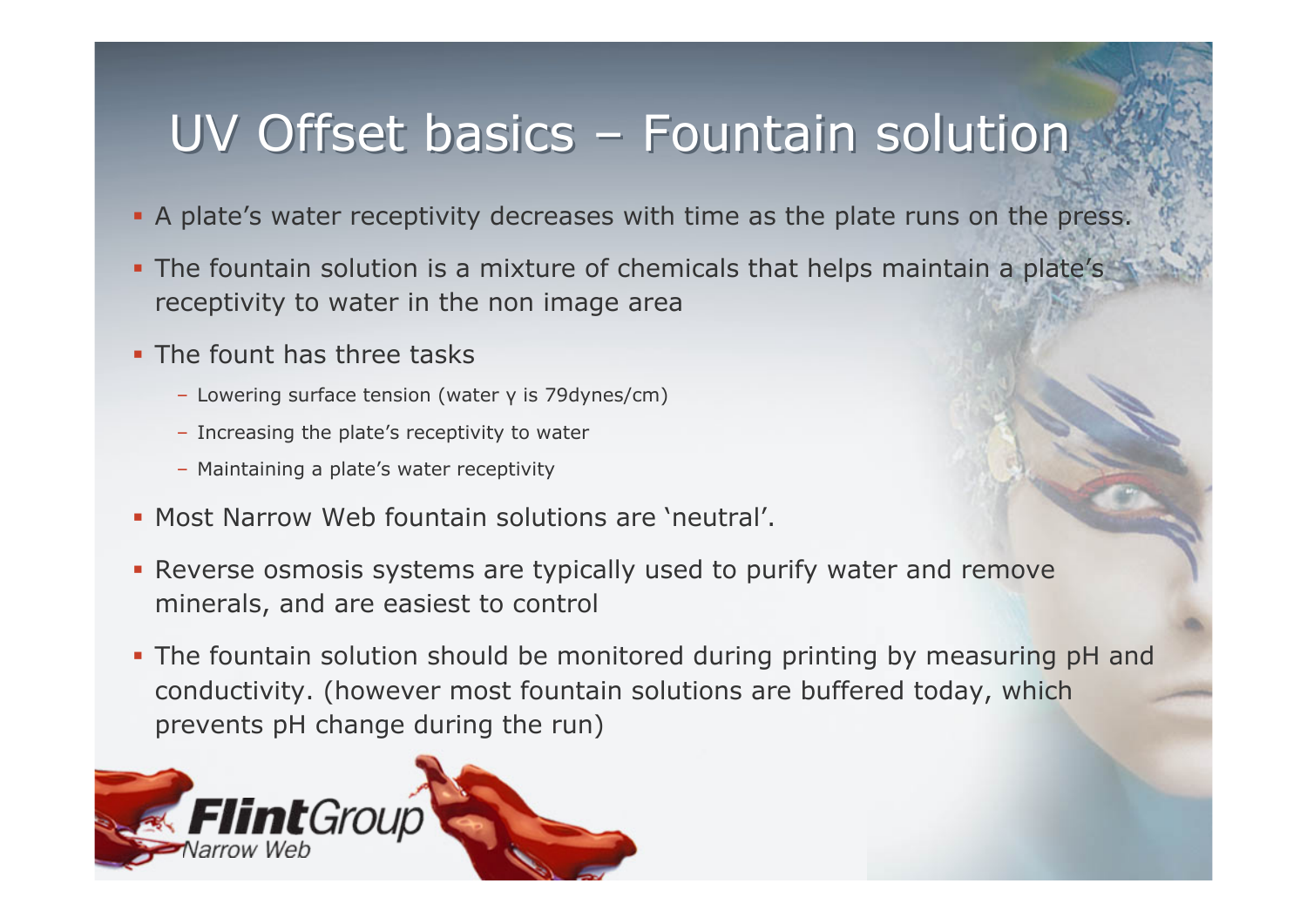# UV Offset basics – Emulsion consistency UV Offset basics – Emulsion consistency

- A good offset ink will maintain a fine and stable emulsion
- **In this case, the fount will cool the ink, which will assist in maintaining a stable** viscosity, which in its turn will result in better control of solid density and dot gain
- **If a coarse or unstable emulsion is formed, or an over emulsification of the ink** occurs, this will effect the printed result
- **This is typically seen in excess dot gain, tinting and scumming, piling on the** rollers and poor gloss
- It is also important that the rate of emulsification between the inks is similar, to avoid trapping problems
- Should also consider that in the Nilpeter press, the ink carries the fount to the plate – so a stable emulsion is essential for delivering fount to the plate

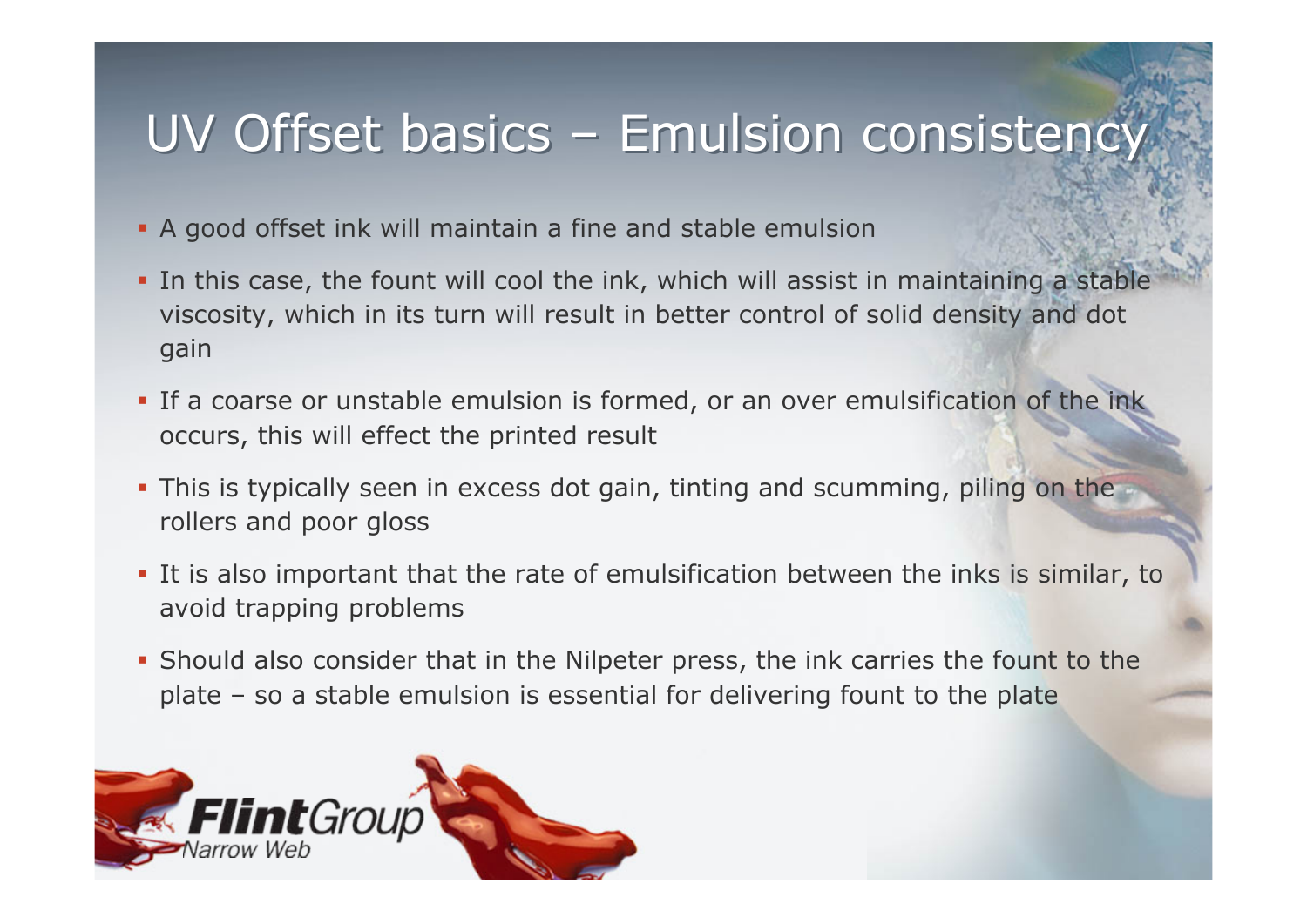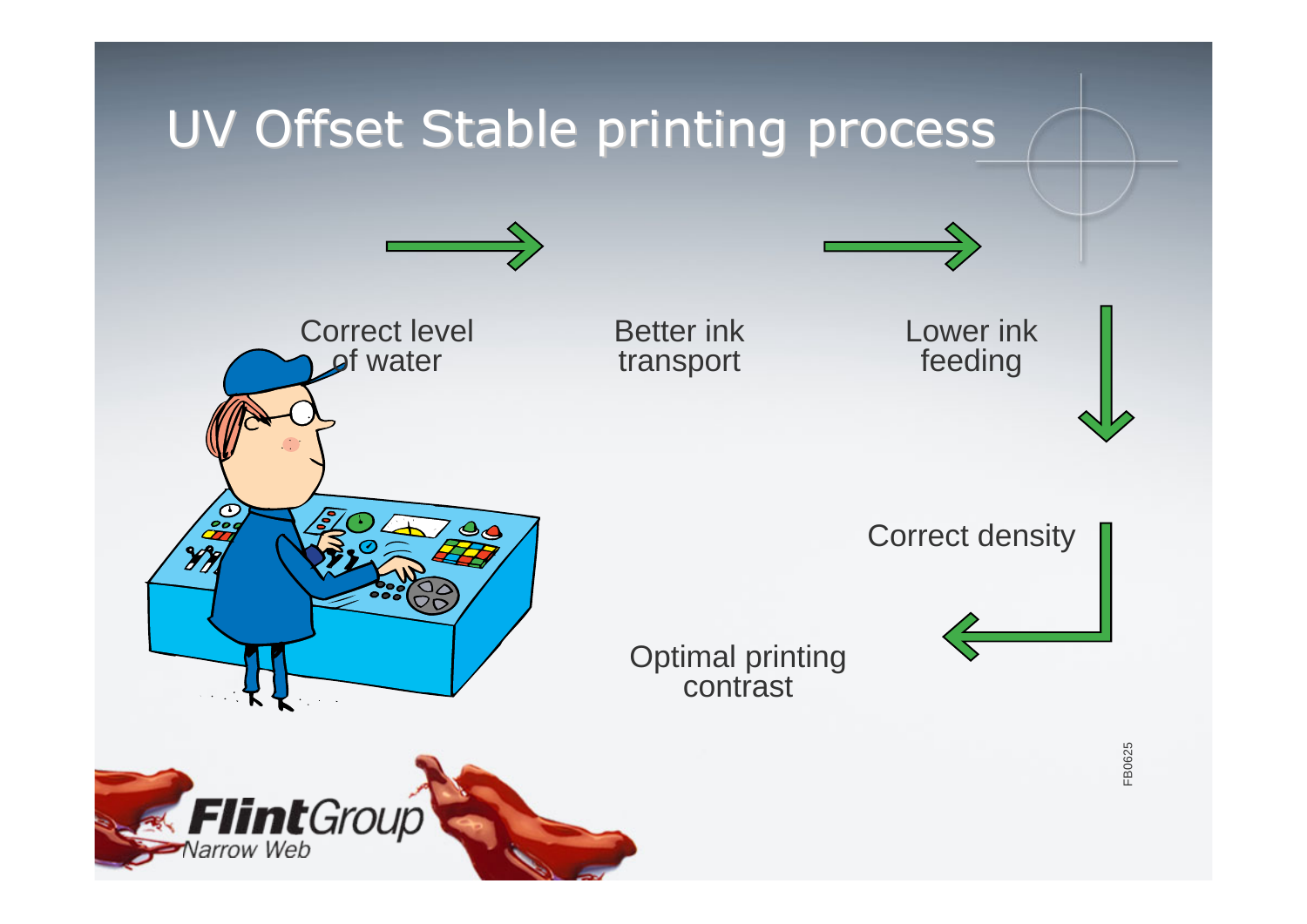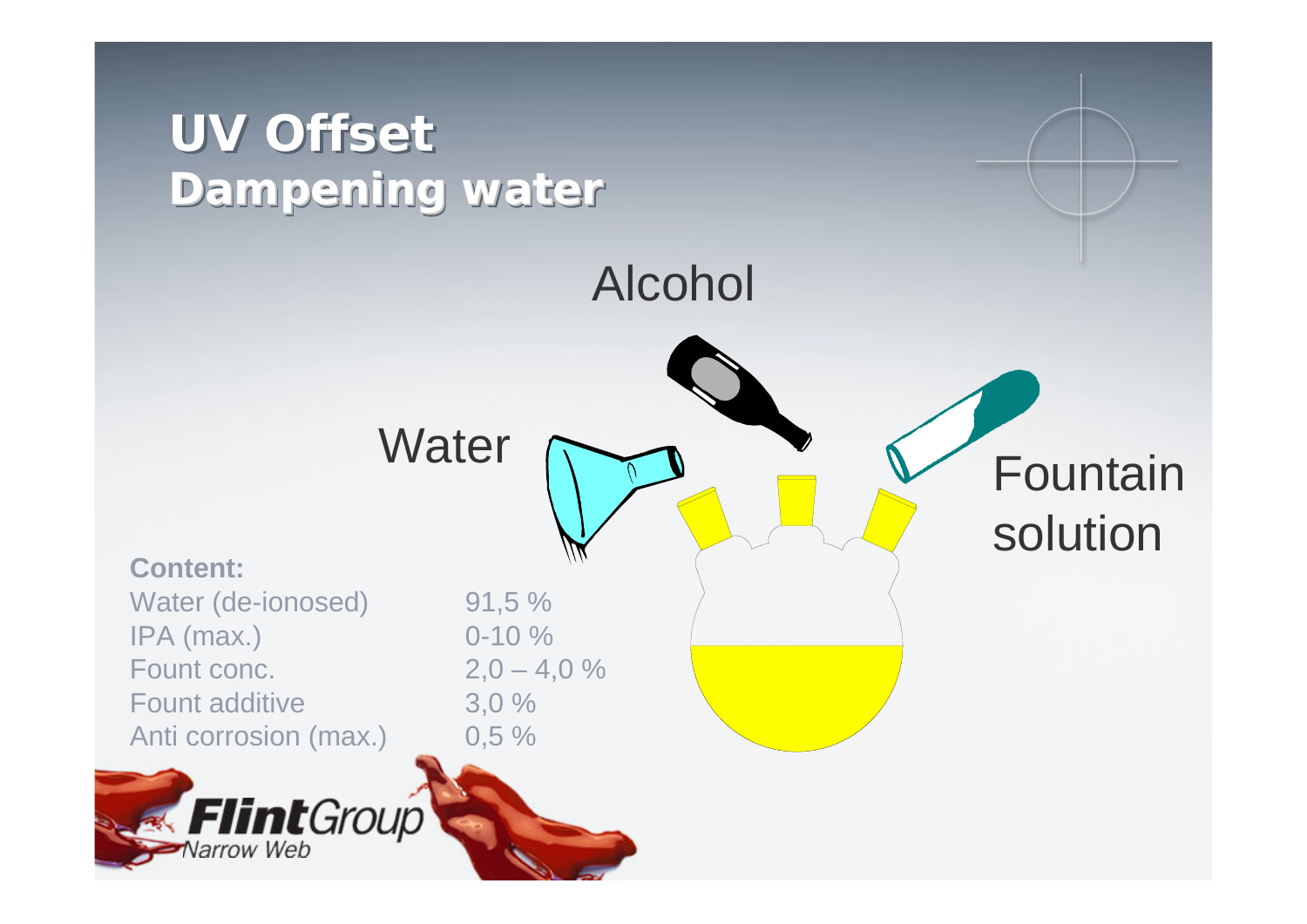### **UV Offset UV Offset** Water hardness

#### German degree of Hardness °dH

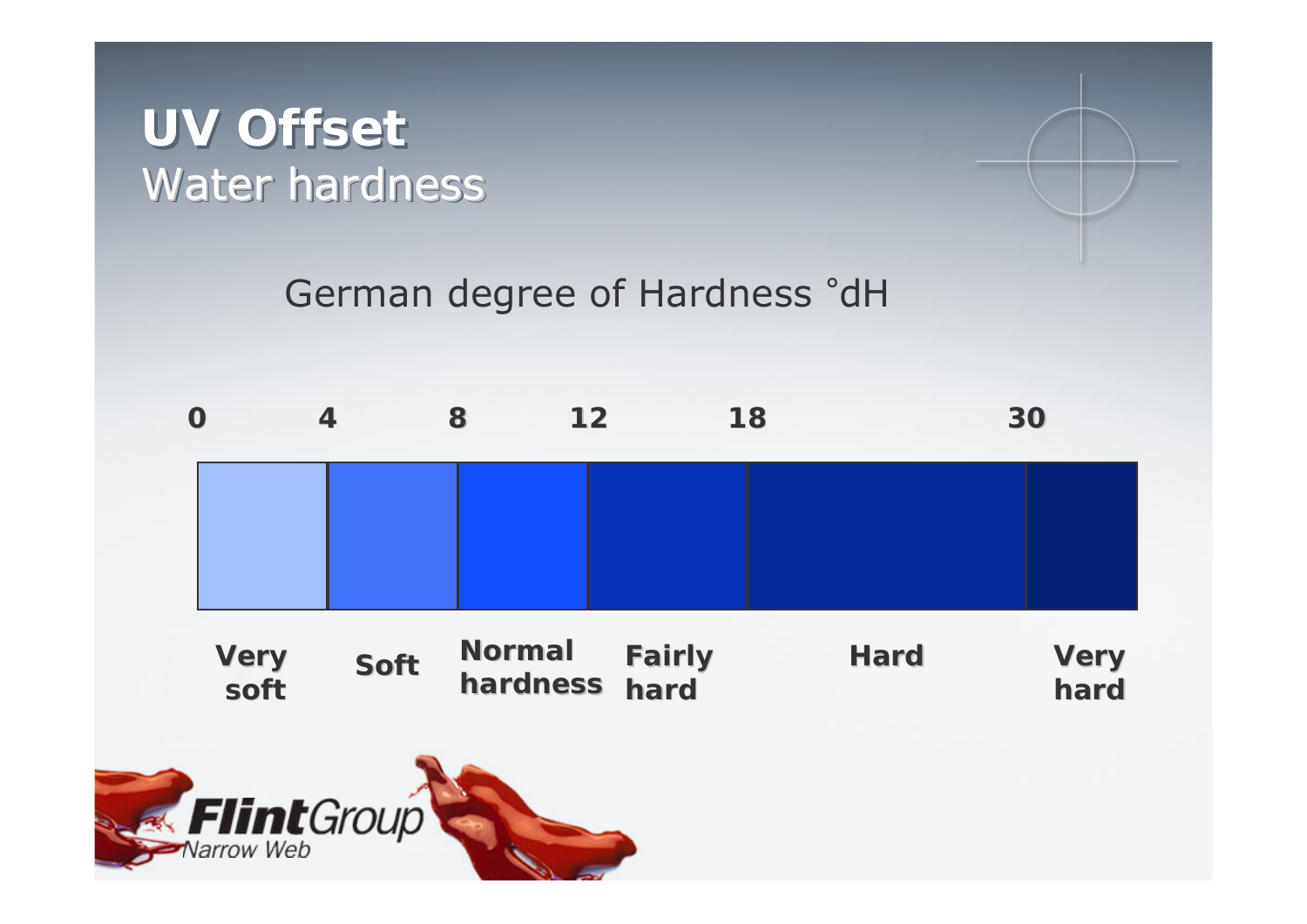# **UV Offset UV Offset** Flint Group Narrow Web fountain and solution

- We have very good experience and thorough field testing with 2 products
- We know that correctly handled they'll give trouble free offset printing together with Lithocure Premium.

| <b>Water type</b> | Aniart code | <b>Description</b>          |
|-------------------|-------------|-----------------------------|
| For hard water    | AAN00101    | <b>Hydrofast ARH</b><br>317 |
| $0-10$ dH         |             |                             |
| For soft water    | AAN00102    | <b>Hydrofast ARS</b>        |
| $>10$ dH          |             | 318                         |
|                   |             |                             |

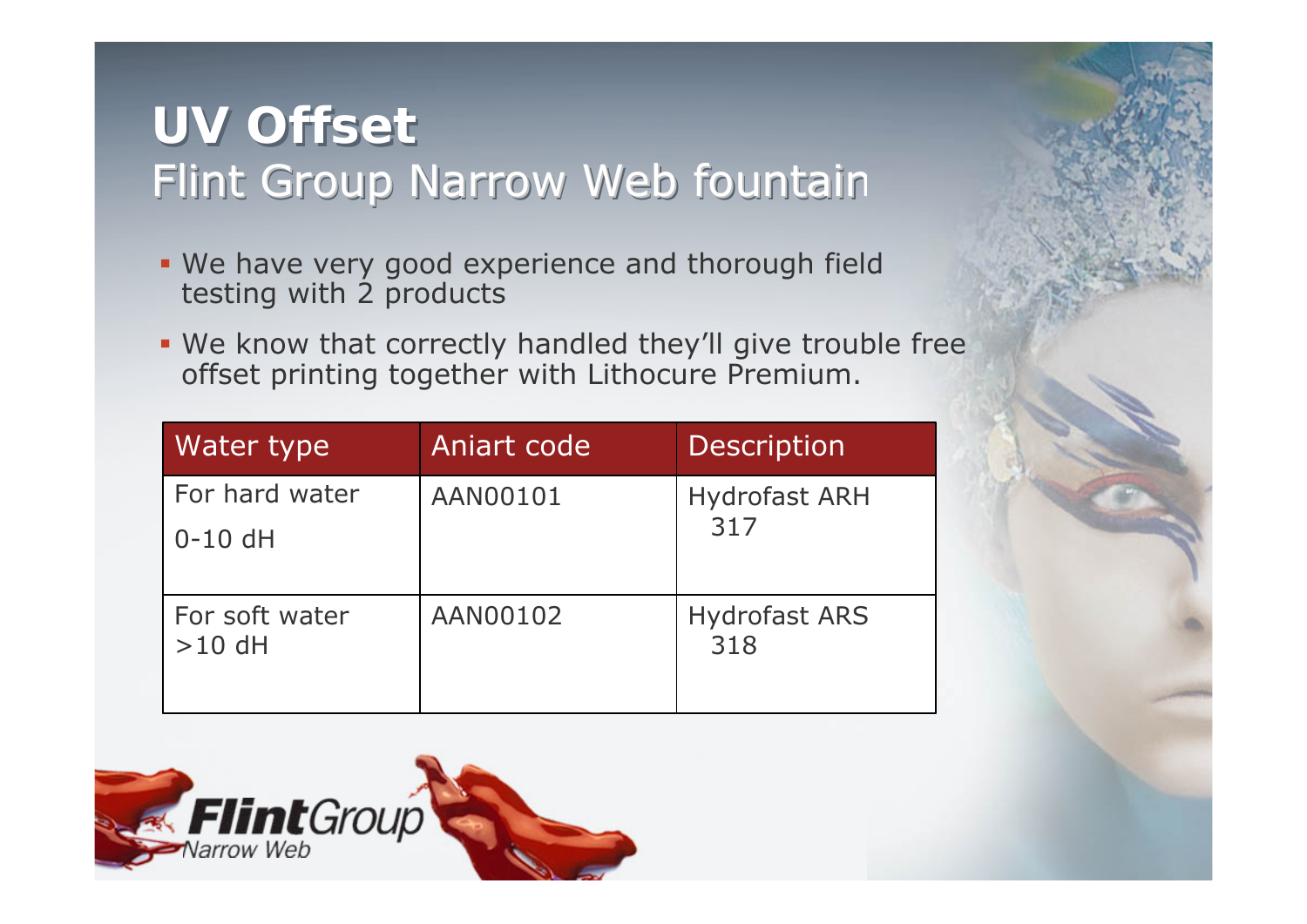#### **UV Offset UV Offset range range**

- **ELithocure Premium** 
	- UV offset ink tailor-made for Narrow web presses
	- Excellent lithographic properties, very stable & large operating window
	- Superb printability and press performance
	- Excellent colour strength
	- Universal function for wide range of substrates, from matt paper to Synthetic films